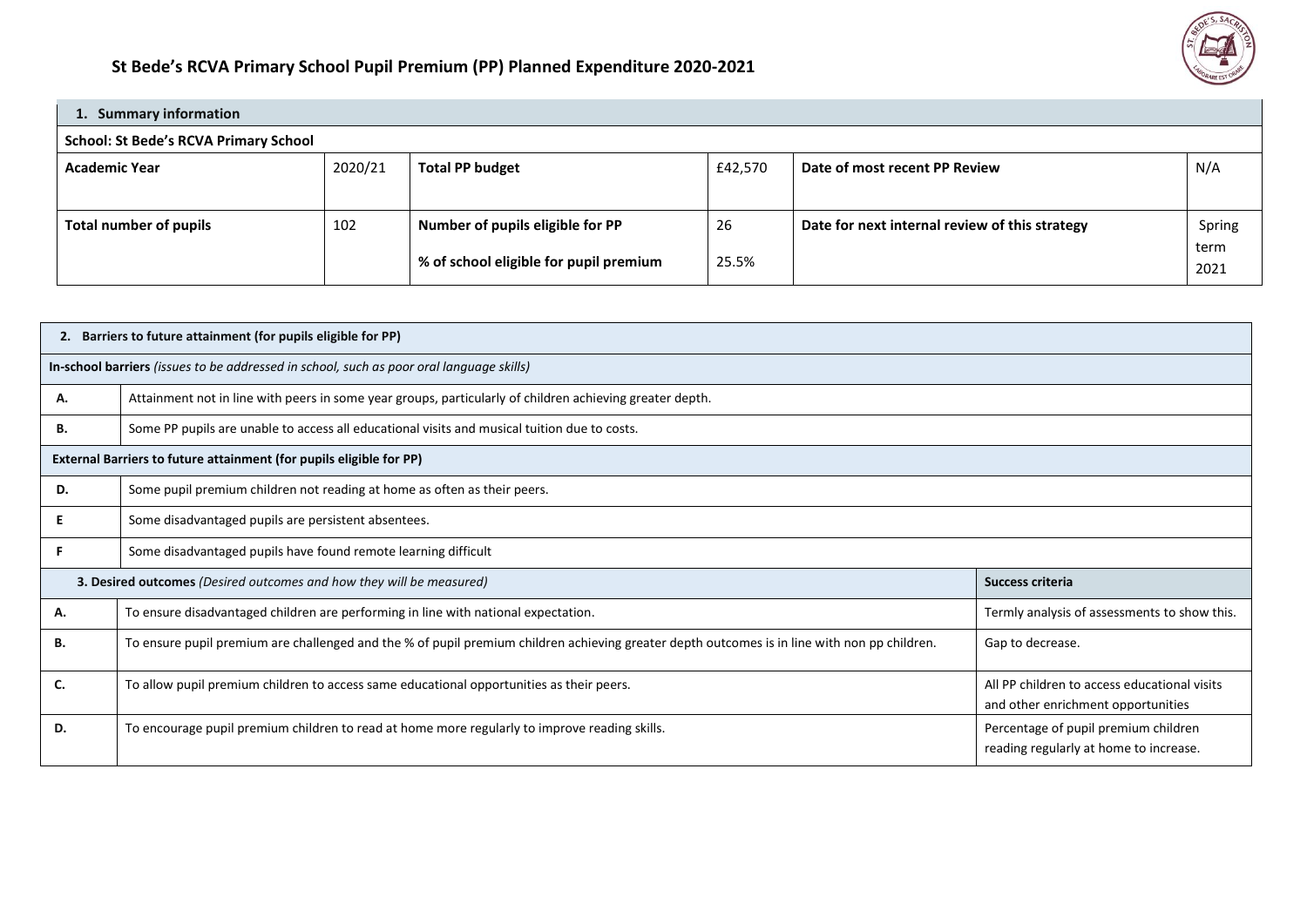| E. | <sup>1</sup> To ensure that pupil premium pupils' attendance is in line with that of non-disadvantaged peers. | Percentage of disadvantaged persistent<br>absentees to decrease. |
|----|---------------------------------------------------------------------------------------------------------------|------------------------------------------------------------------|
|    |                                                                                                               |                                                                  |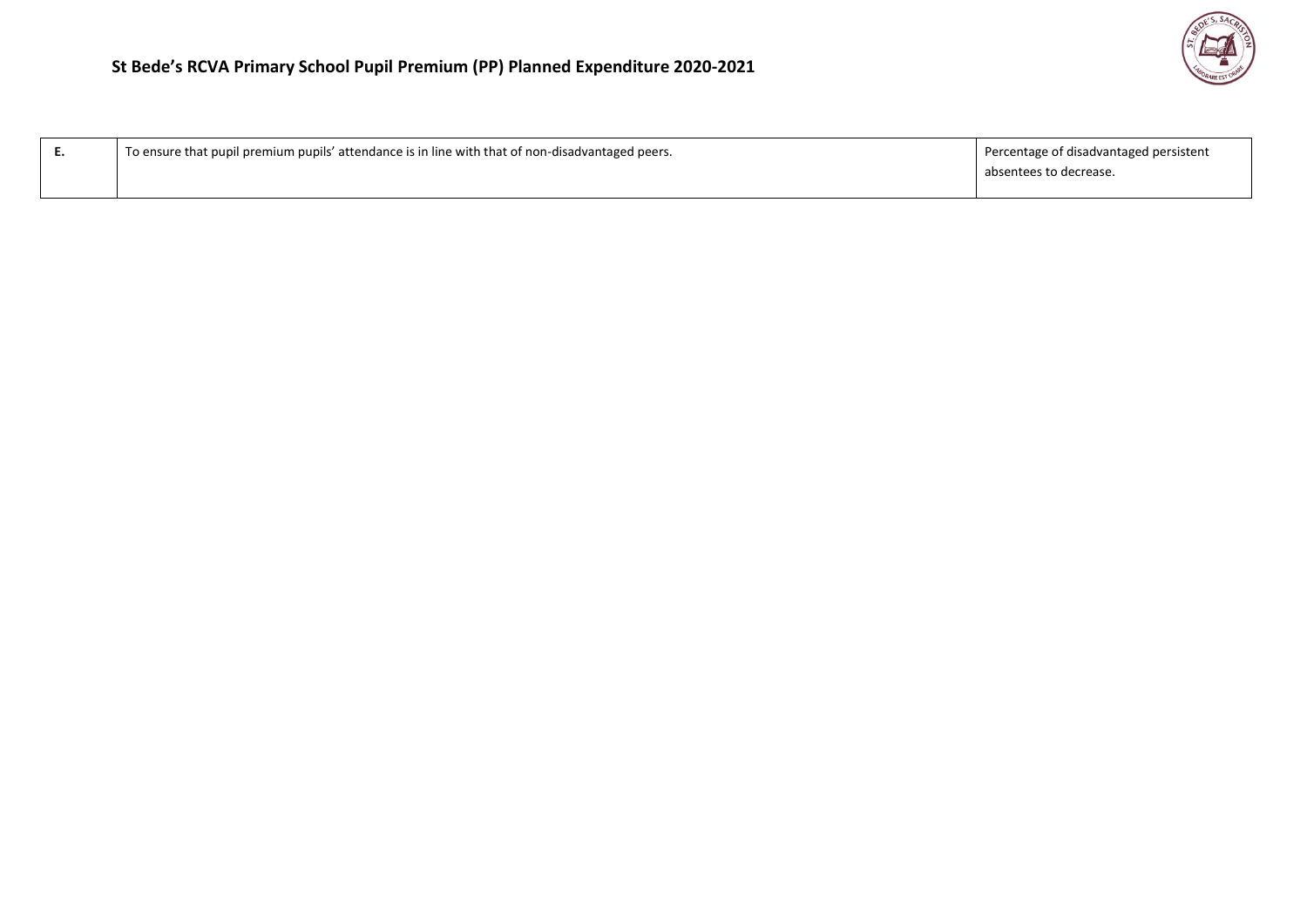

|                                                                                                                                                                                                               | <b>Planned Expenditure</b>                                                                                                                                                                                |                                                         |                                        |                                                                                                                                                                                                                       |                                                                                                                                                              |                                                                                                                                                                                                                                         |                                                                                                                                                                                                                                                                                                                                                                                                                                                                   |
|---------------------------------------------------------------------------------------------------------------------------------------------------------------------------------------------------------------|-----------------------------------------------------------------------------------------------------------------------------------------------------------------------------------------------------------|---------------------------------------------------------|----------------------------------------|-----------------------------------------------------------------------------------------------------------------------------------------------------------------------------------------------------------------------|--------------------------------------------------------------------------------------------------------------------------------------------------------------|-----------------------------------------------------------------------------------------------------------------------------------------------------------------------------------------------------------------------------------------|-------------------------------------------------------------------------------------------------------------------------------------------------------------------------------------------------------------------------------------------------------------------------------------------------------------------------------------------------------------------------------------------------------------------------------------------------------------------|
| <b>Barrier</b>                                                                                                                                                                                                | <b>Strategy</b>                                                                                                                                                                                           | Amount<br>Allocated                                     | Continued<br>from last<br>year<br>Y/N? | <b>Projected Outcomes</b>                                                                                                                                                                                             | <b>Success Criteria</b>                                                                                                                                      | <b>Action</b>                                                                                                                                                                                                                           | <b>Evaluation and</b><br>Impact                                                                                                                                                                                                                                                                                                                                                                                                                                   |
| Across some year<br>groups pupil<br>premium children are<br>not achieving in line<br>with their peers, due<br>to these pupils<br>having<br>SEND/cognition and<br>learning<br>difficulties/poor<br>attendance. | <b>Teaching Assistant</b><br>support to ensure PP<br>children receive<br>necessary support<br>and interventions.<br>SEND training for TAs-<br>working memory<br>training, precision<br>teaching, Makaton. | £37,070<br>towards 2<br>Teaching<br>Assistant<br>wages. | Y                                      | To increase the progress of<br>those PP children not achieving<br>in line with their peers<br>('others'). To ensure that those<br>achieving at age related<br>expectations continue to<br>succeed and are challenged. | Pupil premium children<br>to achieve in line with<br>their peers and those<br>that are not to make<br>more accelerated<br>progress compared to<br>last year. | All teachers and TAs to<br>be aware of pupil<br>premium children and<br>monitor these children<br>closely in pupil progress<br>meetings. PP children<br>to receive targeted<br>support and<br>intervention from TAs<br>where necessary. | <b>Pupil data Summer</b><br>2021:<br>EYFS:<br>All: 92% GLD PP: 0%<br>Y1:<br>All: 53% passed<br>phonics screening<br>check<br>PP: 50%<br><b>Y2 (All):</b><br>EXS R 67%, W 25%,<br>M 42%<br>GD R 25% W 0% M<br>0%<br>Y2 (PP):<br>EXS: R 20%, W 0%,<br>M 20%<br><b>Y6(All):</b><br>EXS: R 64%, W 59%<br>M 65% RWM<br>combined: 53%<br>GD: R 29% W 24%<br>M 0% RWM<br>combined: 24%<br>Y6(PP):<br>EXS: R 40%, W 40%<br>M 40% RWM<br>combined: 53%<br>GD: R 20% W 0% M |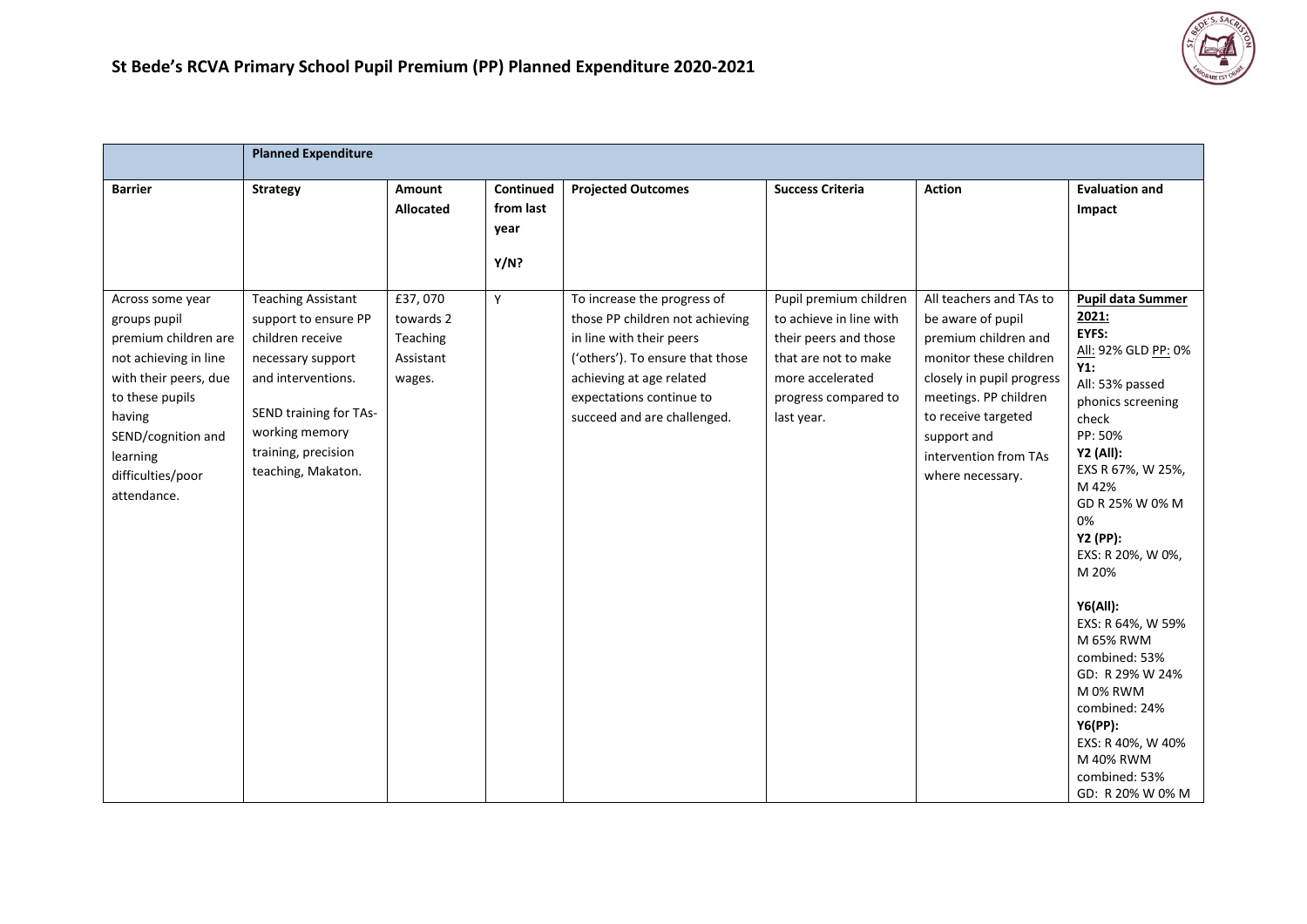

|                       |                       |      |   |                                |                        |                        | 0% RWM combined:<br>24% |
|-----------------------|-----------------------|------|---|--------------------------------|------------------------|------------------------|-------------------------|
|                       |                       |      |   |                                |                        |                        |                         |
| Some disadvantaged    | Physical workbooks    | £500 | N | To ensure PP children are able | 100% of PP children to | Teachers to monitor    | Parents were            |
| pupils find remote    | provided for remote   |      |   | to access learning at home.    | complete work at       | this and report to HT. | offered DfE             |
| learning difficult to | learning for          |      |   |                                | home.                  |                        | provided laptops (15    |
| access due to         | disadvantaged pupils. |      |   |                                |                        |                        | in total school         |
| technological         |                       |      |   |                                |                        |                        | allocation) for use     |
| limitations at home.  |                       |      |   |                                |                        |                        | on a loan basis         |
|                       |                       |      |   |                                |                        |                        | during the lockdown     |
|                       |                       |      |   |                                |                        |                        | period. School          |
|                       |                       |      |   |                                |                        |                        | sourced 25 free         |
|                       |                       |      |   |                                |                        |                        | refurbished desktop     |
|                       |                       |      |   |                                |                        |                        | PCs from Rebuyer,       |
|                       |                       |      |   |                                |                        |                        | which were given to     |
|                       |                       |      |   |                                |                        |                        | parents who             |
|                       |                       |      |   |                                |                        |                        | requested one.          |
|                       |                       |      |   |                                |                        |                        | Wireless                |
|                       |                       |      |   |                                |                        |                        | keyboard/mouse          |
|                       |                       |      |   |                                |                        |                        | were offered to         |
|                       |                       |      |   |                                |                        |                        | parents to enable       |
|                       |                       |      |   |                                |                        |                        | them to use games       |
|                       |                       |      |   |                                |                        |                        | machines (e.g. Xbox,    |
|                       |                       |      |   |                                |                        |                        | PlayStation) to         |
|                       |                       |      |   |                                |                        |                        | access the home         |
|                       |                       |      |   |                                |                        |                        | learning platform       |
|                       |                       |      |   |                                |                        |                        | where families were     |
|                       |                       |      |   |                                |                        |                        | sharing one device      |
|                       |                       |      |   |                                |                        |                        | between several         |
|                       |                       |      |   |                                |                        |                        | children. Parents       |
|                       |                       |      |   |                                |                        |                        | were offered free       |
|                       |                       |      |   |                                |                        |                        | internet dongles to     |
|                       |                       |      |   |                                |                        |                        | aid Wi-Fi access for    |
|                       |                       |      |   |                                |                        |                        | those parents who       |
|                       |                       |      |   |                                |                        |                        | did not have            |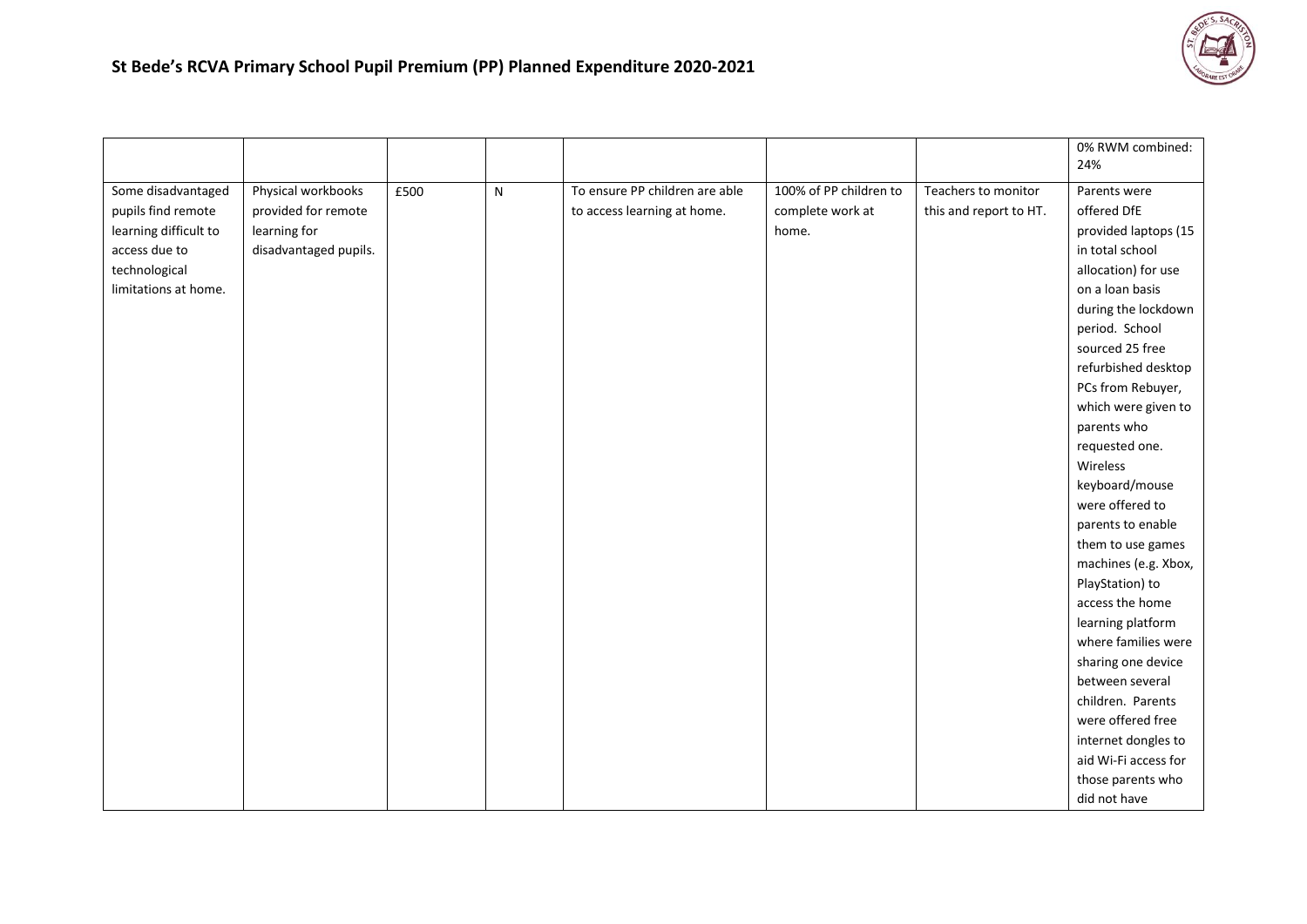

|                                                                                                                                                                                                                                                                 |                                                                                                                                                                                                      |                                                                                           |   |                                                                                      |                                                                                                                                           |                                                                                                                                                                 | broadband. Where<br>families were still<br>struggling with<br>engagement and<br>access, children<br>were invited to join<br>the Key Worker<br>provision provided<br>in school.                                                                                            |
|-----------------------------------------------------------------------------------------------------------------------------------------------------------------------------------------------------------------------------------------------------------------|------------------------------------------------------------------------------------------------------------------------------------------------------------------------------------------------------|-------------------------------------------------------------------------------------------|---|--------------------------------------------------------------------------------------|-------------------------------------------------------------------------------------------------------------------------------------------|-----------------------------------------------------------------------------------------------------------------------------------------------------------------|---------------------------------------------------------------------------------------------------------------------------------------------------------------------------------------------------------------------------------------------------------------------------|
| 33 % of pupil<br>premium pupils are<br>also on SEND or<br>additional needs<br>register and this is<br>impacting on their<br>progress. SEND<br>budget is small and<br>therefore does not<br>provide adequate<br>resources/support<br>for the SEND PP<br>children | SLAs with LA agencies<br>(Educational<br>Psychologist, ASC<br>service, cognition and<br>learning team, SALSP<br>team) to ensure SEND<br>pupil premium pupils<br>are receiving<br>appropriate support | £2000<br>towards SLAs<br>with these<br>teams to<br>supplement<br>SEND notional<br>budget. | Y | To ensure that SEND pupil<br>premium pupils are making<br>more accelerated progress. | SEND pupil premium<br>children to make more<br>rapid progress.                                                                            | Teachers and TAs to<br>monitor SEND pupil<br>premium pupils closely.<br>SENDCo to ensure they<br>are accessing the<br>necessary agencies and<br>make referrals. | Unable to provide<br>data due to the<br>impact of Covid and<br>school closures on<br>the delivery of the<br>curriculum. The<br>impact of this was<br>mitigated by our<br>efforts to provide a<br>high-quality remote<br>curriculum and<br>extensive support to<br>pupils. |
| A large number of<br>pupil premium<br>children across<br>school are not<br>reading at home<br>regularly.                                                                                                                                                        | Encourage reading at<br>home through reward<br>scheme.                                                                                                                                               | £1000 for<br>rewards and<br>new books for<br>AR scheme                                    | Y | To ensure that pupil premium<br>children read regularly at home.                     | All pupil premium<br>children to be reading<br>regularly at home,<br>monitored via pupil<br>progress meetings and<br>reading assessments. | Rewards to be<br>purchased for new<br>reading reward<br>scheme. New books to<br>be purchased for AR<br>scheme.                                                  | Regular reading was<br>encouraged even<br>through school<br>closures with the<br>provision of<br><b>Accelerated Reader</b><br>logins that children<br>could access at<br>home. Links to<br>online library                                                                 |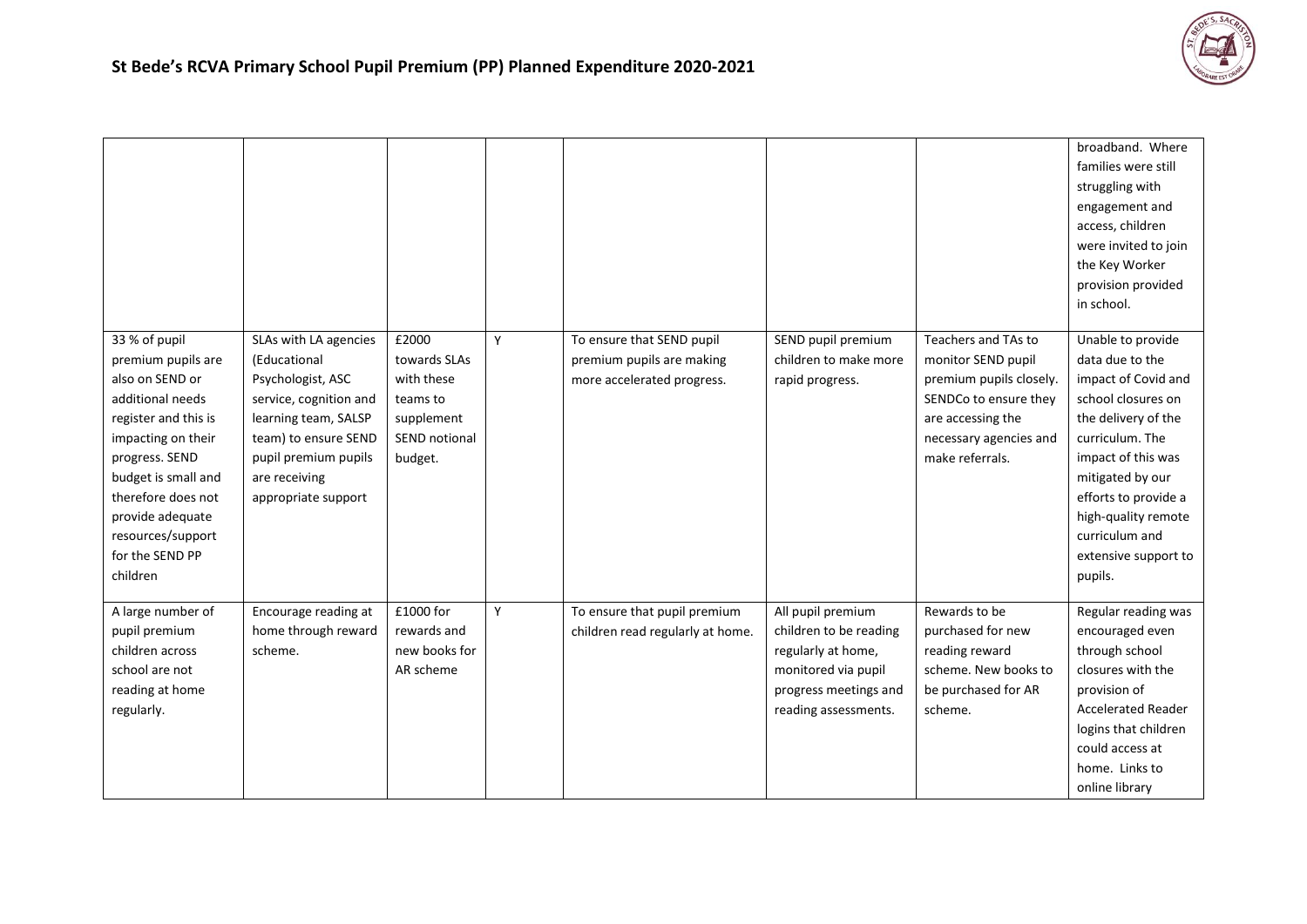

|  |  |  | resources were            |
|--|--|--|---------------------------|
|  |  |  | provided so that          |
|  |  |  | children could still      |
|  |  |  | access a wide range       |
|  |  |  | of texts.                 |
|  |  |  | <b>Accelerated Reader</b> |
|  |  |  | was monitored             |
|  |  |  | regularly, and            |
|  |  |  | awards given to           |
|  |  |  | pupils to celebrate       |
|  |  |  | their achievement.        |
|  |  |  | Key Stage 1 children      |
|  |  |  | had access to an          |
|  |  |  | online Read Write         |
|  |  |  | Inc library to ensure     |
|  |  |  | that they were still      |
|  |  |  | able to access            |
|  |  |  | phonetically              |
|  |  |  | matched texts. Staff      |
|  |  |  | provided modelling        |
|  |  |  | with stories being        |
|  |  |  | recorded and shared       |
|  |  |  | on the online             |
|  |  |  | platform weekly.          |
|  |  |  | On the reopening of       |
|  |  |  | school, we                |
|  |  |  | relaunched our            |
|  |  |  | reading squares           |
|  |  |  | system to take            |
|  |  |  | account of the time       |
|  |  |  | missed with regular       |
|  |  |  | goals for all children    |
|  |  |  | to receive awards         |
|  |  |  | for having read 25,       |